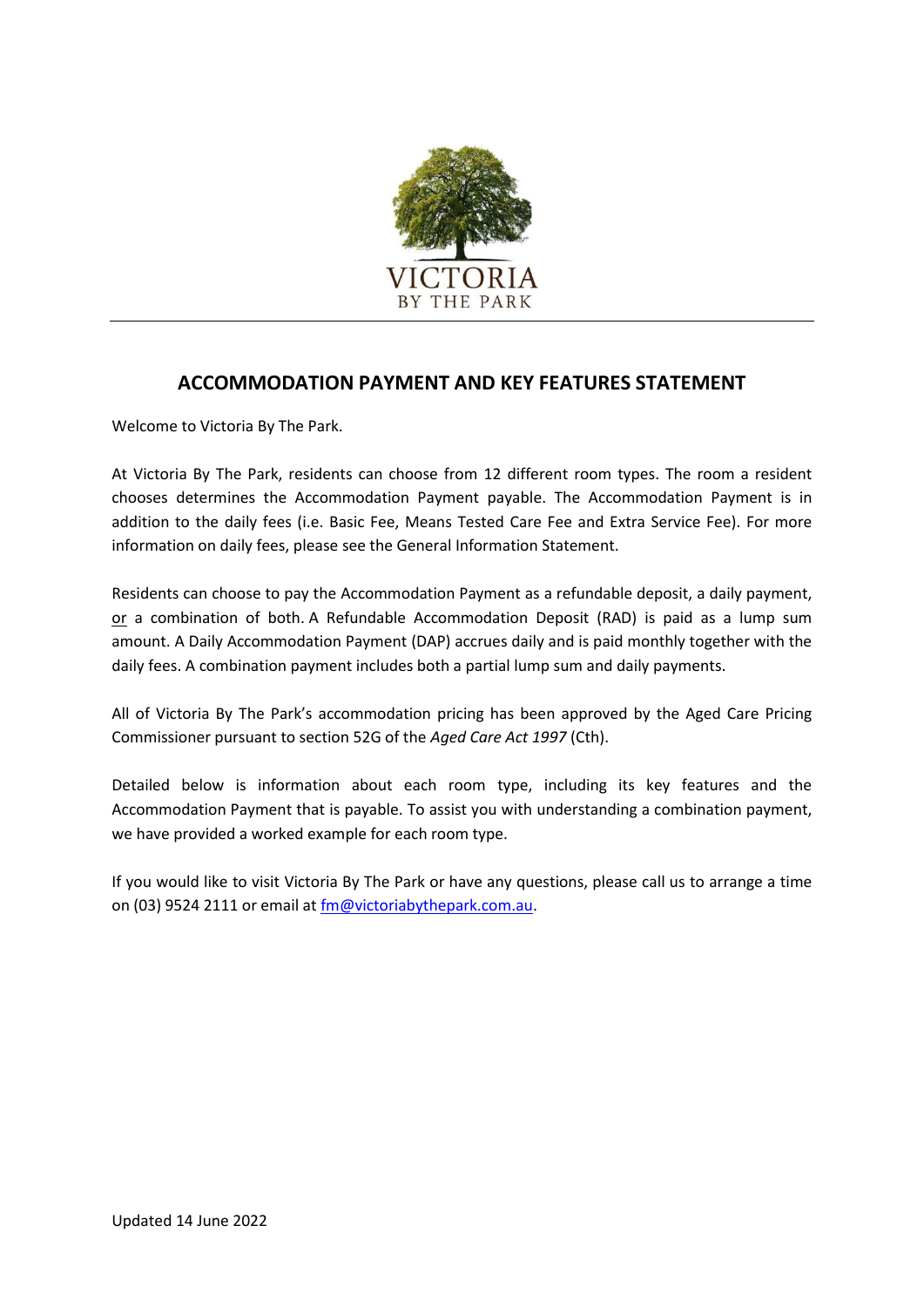

## **1. OVERVIEW OF VICTORIA BY THE PARK AND COMMON FEATURES OF ALL APARTMENTS**

| <b>Location</b>                                                           | Victoria By The Park is located at 27 Victoria Street, Elsternwick.<br>Purpose built to the highest standards and completed in 2008, Victoria<br>By The Park sets a new standard in residential aged care. With luxury<br>furnishings and fittings, accommodation is matched with superior<br>standards of care and services. Located adjacent to parkland and easily<br>accessible gardens and close to shopping centres, cafes, restaurants<br>and public transport, this luxurious residential aged care facility<br>features 62 apartments with en suites. |
|---------------------------------------------------------------------------|----------------------------------------------------------------------------------------------------------------------------------------------------------------------------------------------------------------------------------------------------------------------------------------------------------------------------------------------------------------------------------------------------------------------------------------------------------------------------------------------------------------------------------------------------------------|
| Description of quality,<br>condition and amenity of<br>the room           | The apartments are located within a three-storey development with a<br>basement car park that is usable and accessible to residents. The<br>facility's design incorporates features to facilitate ageing in place and<br>provide a supportive and safe environment which ensures full mobility<br>for residents.                                                                                                                                                                                                                                               |
|                                                                           | The apartments in this room type are characterised by a large, spacious<br>room with en suite. The main room is generously proportioned and<br>allows for residents to personalise their apartment and create a homely<br>environment.                                                                                                                                                                                                                                                                                                                         |
|                                                                           | Each apartment is fully furnished with a hi/lo bed, over-bed table,<br>place-side chest of drawers, bedside lamp, spacious wardrobe, lounge<br>chair, an armchair, flat screen television, bar fridge, microwave, kettle<br>and laundry basket. There is ample room for residents to bring in their<br>own favourite furniture, pictures and photos.                                                                                                                                                                                                           |
|                                                                           | All apartments have high-quality carpet which is attractive, modern and<br>durable as well providing for easy manoeuvrability of mobility aids.<br>Each apartment has a kitchenette with non-slip tiling at its base and is<br>fitted throughout with multiple nurse call bells in key areas, including<br>two in each bathroom.                                                                                                                                                                                                                               |
|                                                                           | The apartments are discrete and ensure the utmost privacy. Each<br>apartment has lockable doors, lockable drawers in the bedside table<br>and in the wardrobe. On each window is a translucent, retractable<br>blind to allow filtered light as well as opaque drapes (with attractive<br>curtain hold-back/sash).                                                                                                                                                                                                                                             |
|                                                                           | The apartments have large, glass sliding doors which open onto the<br>private balcony in most rooms and overlook the courtyard and<br>landscaped gardens. Each apartment also provides resident controlled<br>split-system air conditioning for both heating and cooling.                                                                                                                                                                                                                                                                                      |
|                                                                           | Each apartment has a generous built-in wardrobe that includes drawers<br>and shelving. Storage is also available in the basement level for<br>residents who exhaust their apartment's allocation.                                                                                                                                                                                                                                                                                                                                                              |
| Description of quality,<br>condition, size and<br>amenity of common areas | At Victoria By The Park, residents have access to all common areas in<br>the service. Common areas are designed to bring together residents in<br>a Human environment and to encourage interaction and participation<br>of staff, residents and their families.                                                                                                                                                                                                                                                                                                |
|                                                                           | Communal areas are extensive and easily accessible for all residents.                                                                                                                                                                                                                                                                                                                                                                                                                                                                                          |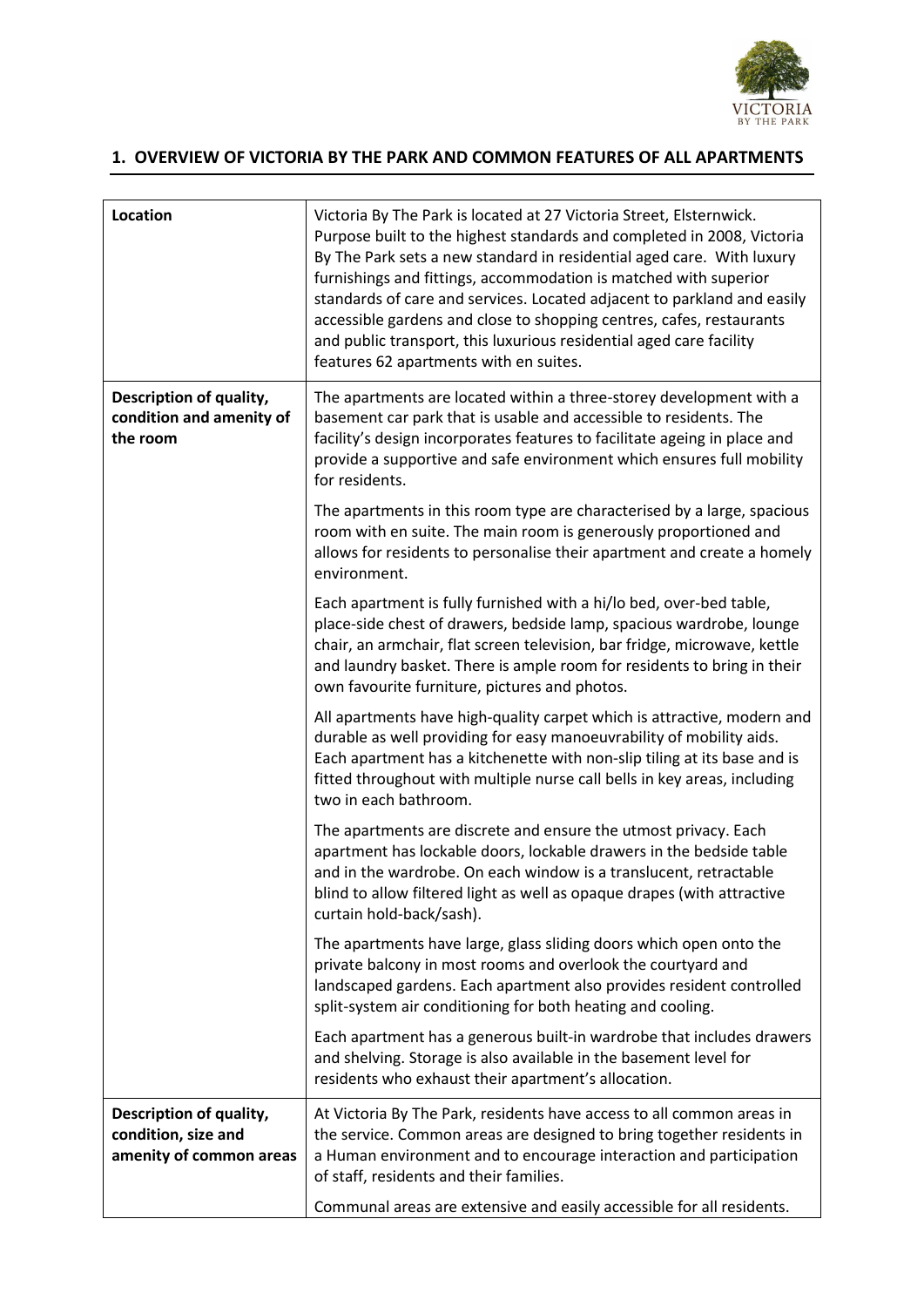

|                                                                                                                                         | The high ceilings and floor-to-ceiling glass doors create a sense of<br>spaciousness and allow for an abundance of natural light. The fit-out of<br>the common areas is akin to a boutique hotel.                                                                                                                                                                                                                                                                                                                       |
|-----------------------------------------------------------------------------------------------------------------------------------------|-------------------------------------------------------------------------------------------------------------------------------------------------------------------------------------------------------------------------------------------------------------------------------------------------------------------------------------------------------------------------------------------------------------------------------------------------------------------------------------------------------------------------|
|                                                                                                                                         | Each of the individual floors has a lounge room overlooking the<br>neighbouring park, Hopetoun Gardens. Residents use these lounge<br>rooms to watch TV, read books from the extensive library in each room,<br>play board/card games, or book for private functions with their<br>relatives and friends. There are also a number of smaller resident's<br>recreational areas, lounges, reading nooks, therapy and activity rooms<br>through the service. All communal areas have reverse cycle heating and<br>cooling. |
|                                                                                                                                         | The facility has a fully equipped kitchen on the ground floor. The facility<br>also has an onsite laundry for both bulk linen processing and for<br>personal and commercial laundry.                                                                                                                                                                                                                                                                                                                                    |
|                                                                                                                                         | Outdoor areas for residents: There are two large outside courtyards<br>with umbrellas, seating and barbeque. The landscaped gardens for the<br>residents are designed to allow full wheelchair access for all residents.<br>Raised garden beds have been established for easy access for those<br>residents who like gardening. These areas are used regularly for special<br>facility events.                                                                                                                          |
|                                                                                                                                         | The ground floor also has a central fireplace with attractive mantle and<br>provides an additional sitting area in the lounge. The ground floor<br>lounge room has a grand piano which is played by visiting performers.<br>The hairdressing and beauty salon is also located on the ground floor.                                                                                                                                                                                                                      |
| <b>Description of specific</b><br>accommodation design<br>features of the rooms,<br>and of the facility, to<br>which all residents have | Each apartment has above-average floor space for a residential aged<br>care setting. There is sufficient space for easy manipulation of<br>furniture/mechanical lifting devices. The generous proportions and<br>floor space of the apartments allow for a sense of belonging and<br>familiarity and also promote residents to personalise their living spaces.                                                                                                                                                         |
| access                                                                                                                                  | Each apartment has a kitchenette with a large bench-space, basin and<br>cabinet storage. The kitchenettes also include decorative and eye-<br>pleasing tiled splash-backs and easy-to-use tap fittings.                                                                                                                                                                                                                                                                                                                 |
|                                                                                                                                         | Each en suite is finished with non-slip tiles, mirrored vanity cabinet and<br>basin with modern fittings. The large showers are fitted with safety rail<br>and some with fold-down shower seat. There is ample room for access<br>to the shower, toilet and vanity with mobility aids.                                                                                                                                                                                                                                  |
|                                                                                                                                         | The level site encourages the elderly residents (and their family and<br>friends) to enjoy the landscaped grounds and neighbouring Hopetoun<br>Gardens with walkways designed for wheelchair access. In this way, the<br>design features of Victoria By The Park support the safety and security<br>of residents whilst assisting them to maintain their independence and<br>dignity in a home-like environment.                                                                                                        |
| <b>Extra services</b>                                                                                                                   | Victoria By The Park is an extra service facility. Our extra services<br>include superior accommodation features, elegant furniture, fittings<br>and furnishings, enhanced dining and beverage offerings, and<br>innovative lifestyle, therapy and personal services.                                                                                                                                                                                                                                                   |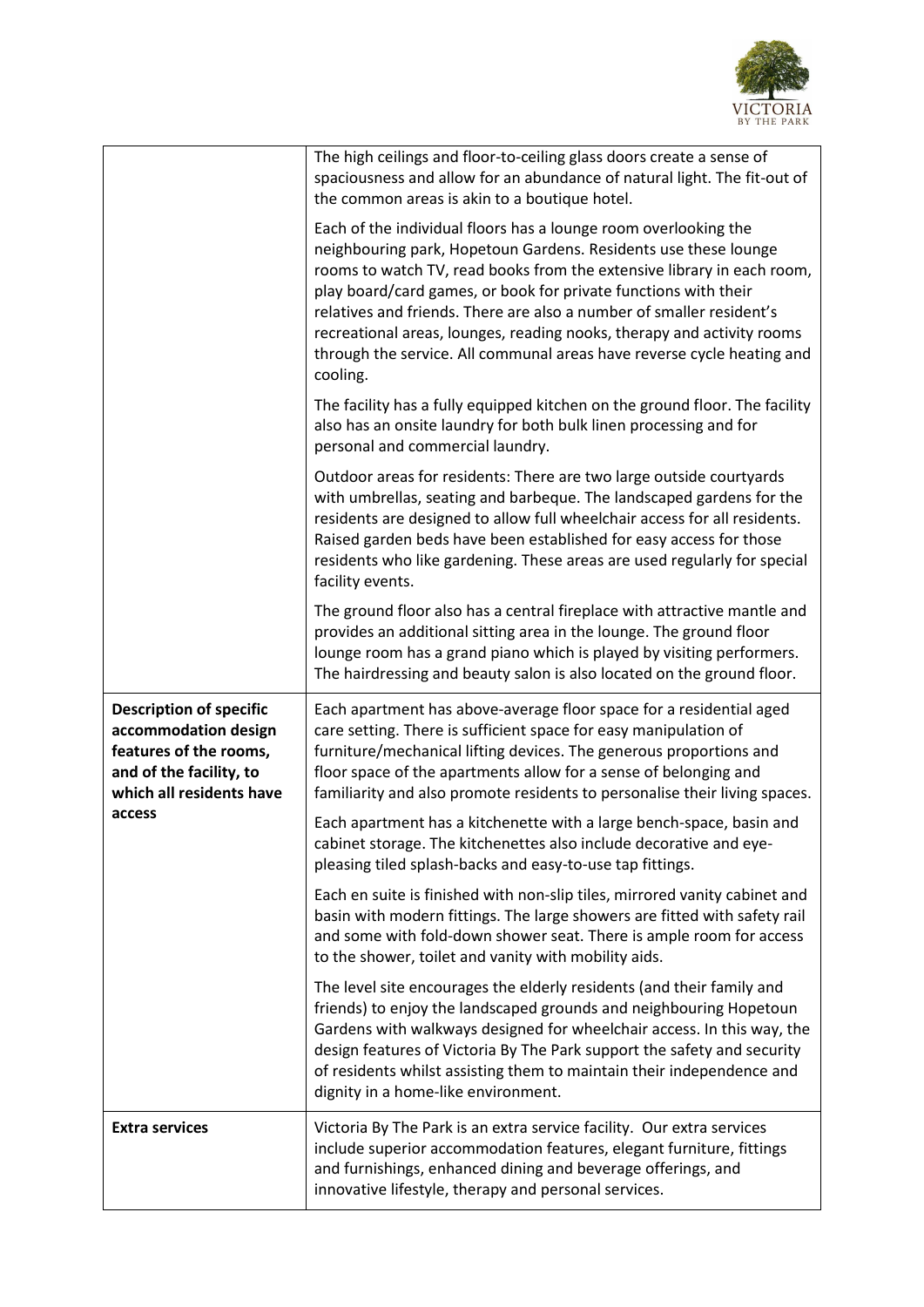

## **2. ROOM TYPES**

| Room type                                                  | <b>COURTYARD SINGLE (1 ROOM)</b>                                                                                                                                                                                                                                                                                                                                                                                                                                                                           |
|------------------------------------------------------------|------------------------------------------------------------------------------------------------------------------------------------------------------------------------------------------------------------------------------------------------------------------------------------------------------------------------------------------------------------------------------------------------------------------------------------------------------------------------------------------------------------|
| Room category                                              | Single room and private en suite                                                                                                                                                                                                                                                                                                                                                                                                                                                                           |
| Maximum occupancy per<br>room                              | $\mathbf{1}$                                                                                                                                                                                                                                                                                                                                                                                                                                                                                               |
| Size of the room<br>(excluding en suite) $(m2)$            | 23.8                                                                                                                                                                                                                                                                                                                                                                                                                                                                                                       |
| <b>Location of the service</b>                             | Victoria By The Park, 27 Victoria Street, Elsternwick                                                                                                                                                                                                                                                                                                                                                                                                                                                      |
| <b>Refundable</b><br><b>Accommodation Deposit</b><br>(RAD) | \$642,488 (as approved by the Aged Care Pricing Commissioner)                                                                                                                                                                                                                                                                                                                                                                                                                                              |
| <b>Daily Accommodation</b><br><b>Payment (DAP)</b>         | \$71.64                                                                                                                                                                                                                                                                                                                                                                                                                                                                                                    |
| <b>Payment options</b>                                     | Residents can choose to pay for their accommodation by a refundable<br>deposit, a daily payment, or a combination of both. A Refundable<br>Accommodation Deposit (RAD) is paid as a lump sum amount. A Daily<br>Accommodation Payment (DAP) accrues daily and is paid monthly<br>together with the daily fees. A combination payment includes both a<br>partial lump sum and daily payments.                                                                                                               |
| <b>Example of a combination</b><br>payment                 | An example of a combination payment for this room type, where the<br>resident pays 80% of the accommodation price as a lump sum (RAD)<br>and pays interest on 20% of the balance of the accommodation price<br>(DAP) at the maximum permissible interest rate (MPIR) as set by the<br>Department of Human Services, is worked out as follows:<br>(Balance of price x MPIR) / 365 = [(\$642,488 - \$513,990) x 4.07%] / 365<br>= \$14.33 per day<br>RAD (80%):<br>\$513,990<br><b>MPIR (p.a.):</b><br>4.07% |
|                                                            | DAP (20%):<br>\$14.33 per day                                                                                                                                                                                                                                                                                                                                                                                                                                                                              |
| <b>Extra Service room</b>                                  | Yes. This room is offered on an Extra Service basis with a fee of \$49.69<br>per day, in addition to the accommodation payment.                                                                                                                                                                                                                                                                                                                                                                            |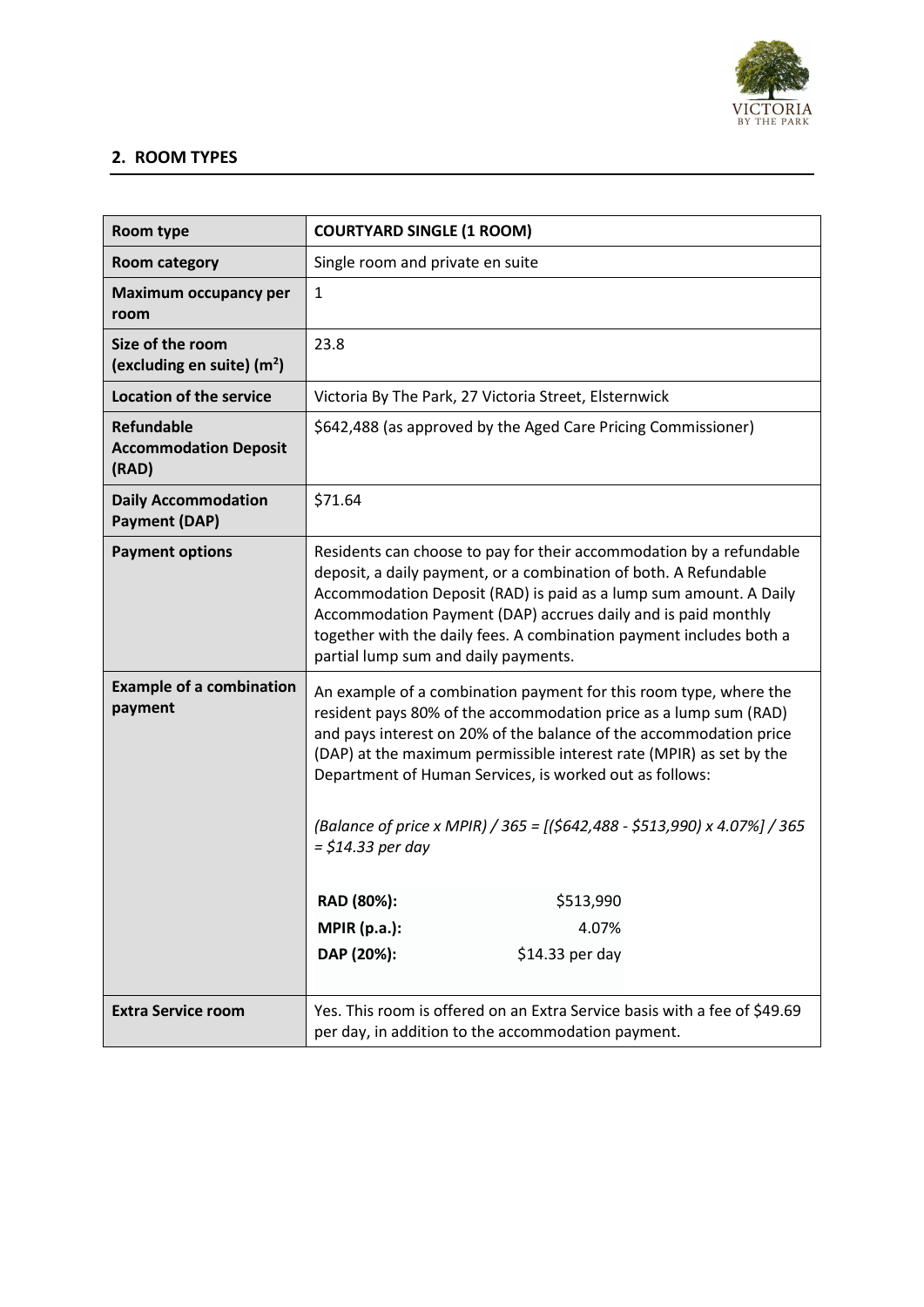

| Room type                                                  | <b>COURTYARD SINGLE (2 ROOMS)</b>                                                                                                                                                                                                                                                                                                                                                                                                                                                                                                             |
|------------------------------------------------------------|-----------------------------------------------------------------------------------------------------------------------------------------------------------------------------------------------------------------------------------------------------------------------------------------------------------------------------------------------------------------------------------------------------------------------------------------------------------------------------------------------------------------------------------------------|
| <b>Room category</b>                                       | Single room and private en suite                                                                                                                                                                                                                                                                                                                                                                                                                                                                                                              |
| <b>Maximum occupancy per</b><br>room                       | 1                                                                                                                                                                                                                                                                                                                                                                                                                                                                                                                                             |
| Size of the room<br>(excluding en suite) $(m2)$            | 36.5                                                                                                                                                                                                                                                                                                                                                                                                                                                                                                                                          |
| <b>Location of the service</b>                             | Victoria By The Park, 27 Victoria Street, Elsternwick                                                                                                                                                                                                                                                                                                                                                                                                                                                                                         |
| <b>Refundable</b><br><b>Accommodation Deposit</b><br>(RAD) | \$835,280 (as approved by the Aged Care Pricing Commissioner)                                                                                                                                                                                                                                                                                                                                                                                                                                                                                 |
| <b>Daily Accommodation</b><br><b>Payment (DAP)</b>         | \$93.14                                                                                                                                                                                                                                                                                                                                                                                                                                                                                                                                       |
| <b>Payment options</b>                                     | Residents can choose to pay for their accommodation by a refundable<br>deposit, a daily payment, or a combination of both. A Refundable<br>Accommodation Deposit (RAD) is paid as a lump sum amount. A Daily<br>Accommodation Payment (DAP) accrues daily and is paid monthly<br>together with the daily fees. A combination payment includes both a<br>partial lump sum and daily payments.                                                                                                                                                  |
| <b>Example of a</b><br>combination payment                 | An example of a combination payment for this room type, where the<br>resident pays 80% of the accommodation price as a lump sum (RAD)<br>and pays interest on 20% of the balance of the accommodation price<br>(DAP) at the maximum permissible interest rate (MPIR) as set by the<br>Department of Human Services, is worked out as follows:<br>(Balance of price x MPIR) / 365 = [(\$835,280 - \$668,224) x 4.07%] / 365<br>$=$ \$18.63 per day<br>RAD (80%):<br>\$668,224<br><b>MPIR (p.a.):</b><br>4.07%<br>DAP (20%):<br>\$18.63 per day |
|                                                            |                                                                                                                                                                                                                                                                                                                                                                                                                                                                                                                                               |
| <b>Extra Service room</b>                                  | Yes. This room is offered on an Extra Service basis with a fee of \$49.69<br>per day, in addition to the accommodation payment.                                                                                                                                                                                                                                                                                                                                                                                                               |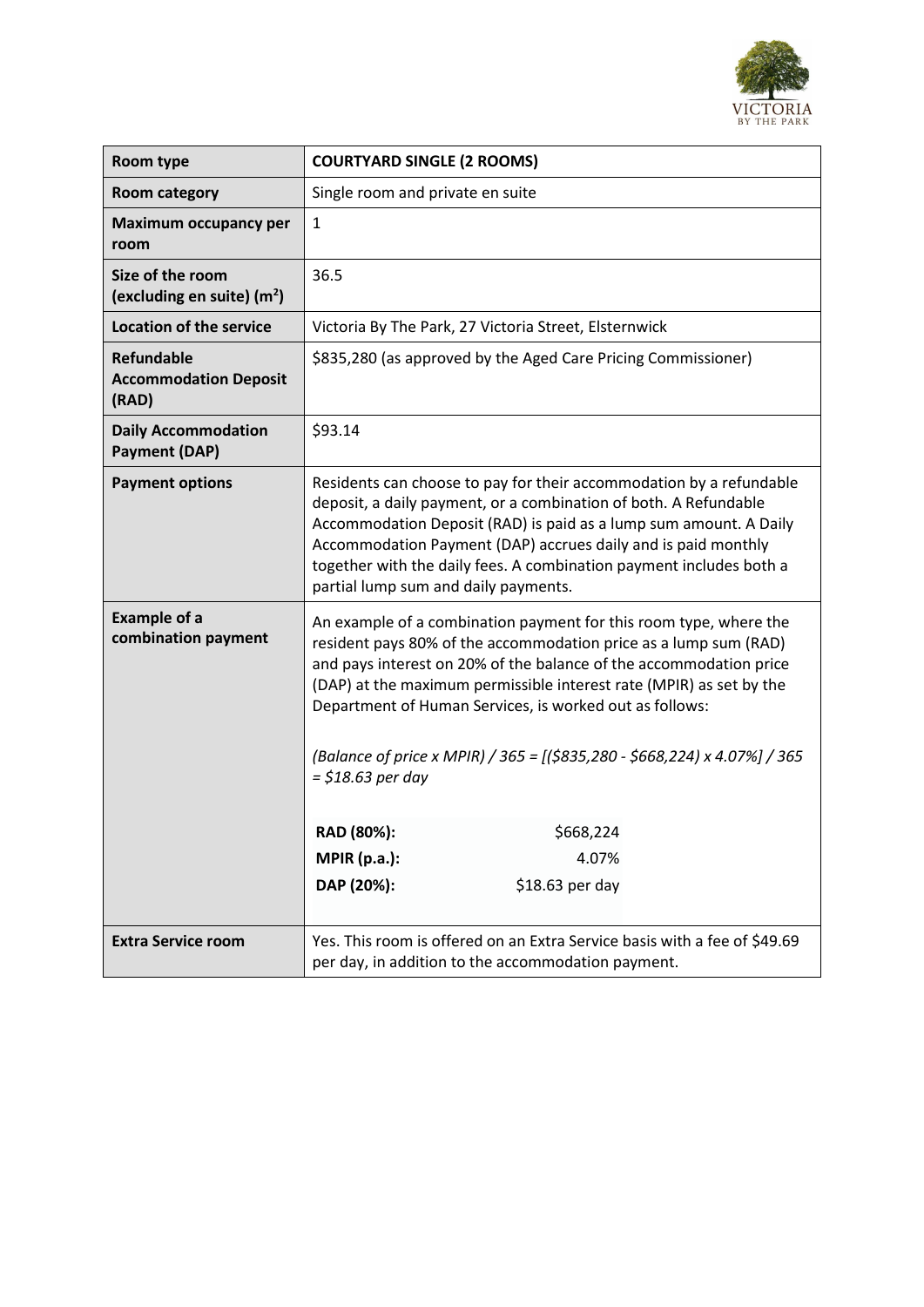

| Room type                                                  | <b>COURTYARD COUPLE (1 ROOM)</b>                                                                                                                                                                                                                                                                                                                                                                                                                                                                                                            |
|------------------------------------------------------------|---------------------------------------------------------------------------------------------------------------------------------------------------------------------------------------------------------------------------------------------------------------------------------------------------------------------------------------------------------------------------------------------------------------------------------------------------------------------------------------------------------------------------------------------|
| <b>Room category</b>                                       | Couple room and private en suite                                                                                                                                                                                                                                                                                                                                                                                                                                                                                                            |
| <b>Maximum occupancy per</b><br>room                       | $\overline{2}$                                                                                                                                                                                                                                                                                                                                                                                                                                                                                                                              |
| Size of the room<br>(excluding en suite) $(m2)$            | 28.7                                                                                                                                                                                                                                                                                                                                                                                                                                                                                                                                        |
| <b>Location of the service</b>                             | Victoria By The Park, 27 Victoria Street, Elsternwick                                                                                                                                                                                                                                                                                                                                                                                                                                                                                       |
| <b>Refundable</b><br><b>Accommodation Deposit</b><br>(RAD) | \$777,275 (as approved by the Aged Care Pricing Commissioner)                                                                                                                                                                                                                                                                                                                                                                                                                                                                               |
| <b>Daily Accommodation</b><br><b>Payment (DAP)</b>         | \$86.67                                                                                                                                                                                                                                                                                                                                                                                                                                                                                                                                     |
| <b>Payment options</b>                                     | Residents can choose to pay for their accommodation by a refundable<br>deposit, a daily payment, or a combination of both. A Refundable<br>Accommodation Deposit (RAD) is paid as a lump sum amount. A Daily<br>Accommodation Payment (DAP) accrues daily and is paid monthly<br>together with the daily fees. A combination payment includes both a<br>partial lump sum and daily payments.                                                                                                                                                |
| <b>Example of a</b><br>combination payment                 | An example of a combination payment for this room type, where the<br>resident pays 80% of the accommodation price as a lump sum (RAD)<br>and pays interest on 20% of the balance of the accommodation price<br>(DAP) at the maximum permissible interest rate (MPIR) as set by the<br>Department of Human Services, is worked out as follows:<br>(Balance of price x MPIR) / 365 = [(\$777,275 - \$621,820) x 4.07%] / 365<br>= \$17.33 per day<br>RAD (80%):<br>\$621,820<br><b>MPIR (p.a.):</b><br>4.07%<br>DAP (20%):<br>\$17.33 per day |
|                                                            |                                                                                                                                                                                                                                                                                                                                                                                                                                                                                                                                             |
| <b>Extra Service room</b>                                  | Yes. This room is offered on an Extra Service basis with a fee of \$49.69<br>per day (where one person occupies the room) or \$40.34 per day (per<br>person where a couple occupy the room together), in addition to the<br>accommodation payment.                                                                                                                                                                                                                                                                                          |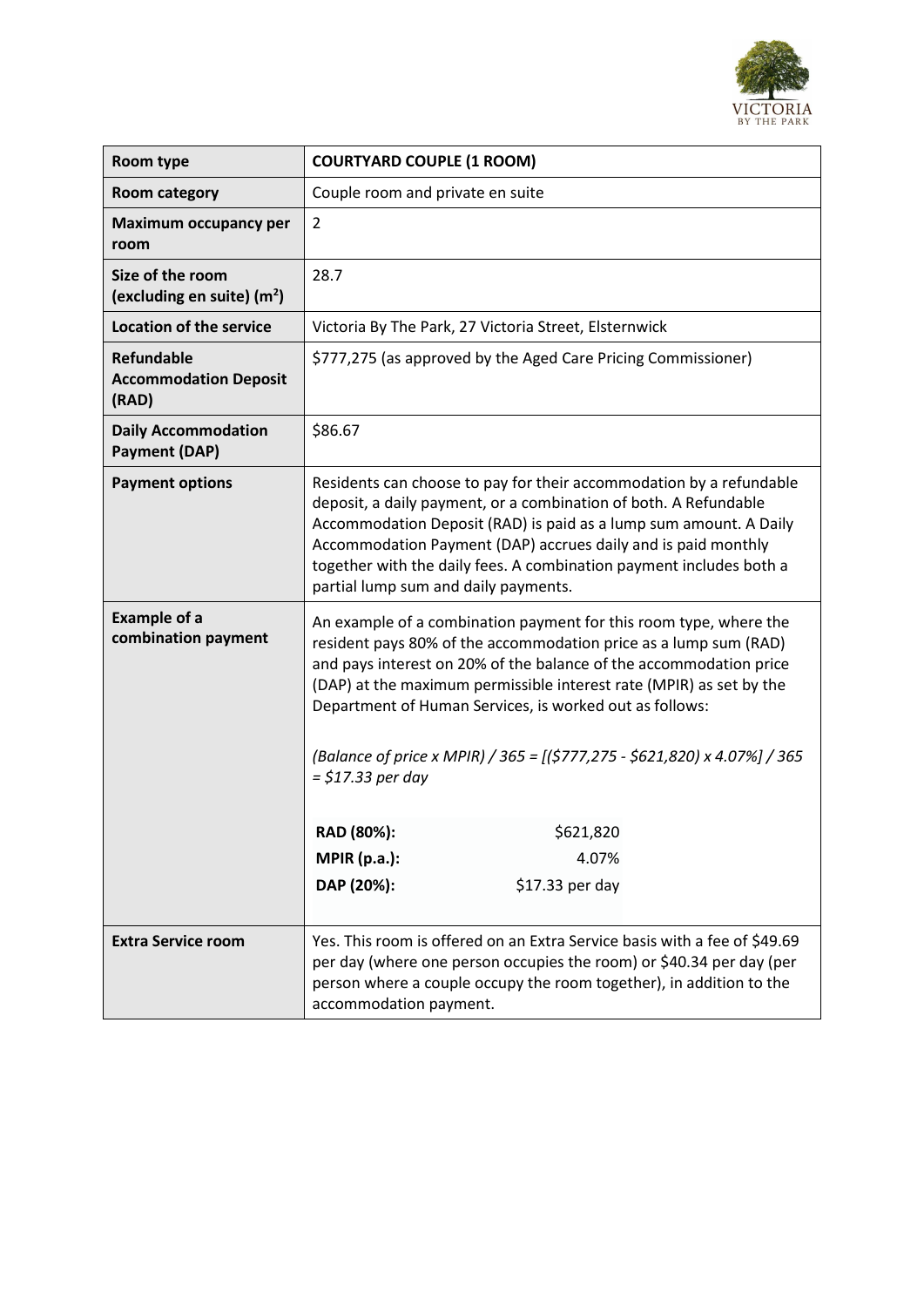

| Room type                                                  | <b>COURTYARD COUPLE (2 ROOMS)</b>                                                                                                                                                                                                                                                                                                                                                                                                                                                                          |
|------------------------------------------------------------|------------------------------------------------------------------------------------------------------------------------------------------------------------------------------------------------------------------------------------------------------------------------------------------------------------------------------------------------------------------------------------------------------------------------------------------------------------------------------------------------------------|
| <b>Room category</b>                                       | Couple room and private en suite                                                                                                                                                                                                                                                                                                                                                                                                                                                                           |
| <b>Maximum occupancy per</b><br>room                       | $\overline{2}$                                                                                                                                                                                                                                                                                                                                                                                                                                                                                             |
| Size of the room<br>(excluding en suite) $(m2)$            | 39.9                                                                                                                                                                                                                                                                                                                                                                                                                                                                                                       |
| <b>Location of the service</b>                             | Victoria By The Park, 27 Victoria Street, Elsternwick                                                                                                                                                                                                                                                                                                                                                                                                                                                      |
| <b>Refundable</b><br><b>Accommodation Deposit</b><br>(RAD) | \$869,056 (as approved by the Aged Care Pricing Commissioner)                                                                                                                                                                                                                                                                                                                                                                                                                                              |
| <b>Daily Accommodation</b><br><b>Payment (DAP)</b>         | \$96.91                                                                                                                                                                                                                                                                                                                                                                                                                                                                                                    |
| <b>Payment options</b>                                     | Residents can choose to pay for their accommodation by a refundable<br>deposit, a daily payment, or a combination of both. A Refundable<br>Accommodation Deposit (RAD) is paid as a lump sum amount. A Daily<br>Accommodation Payment (DAP) accrues daily and is paid monthly<br>together with the daily fees. A combination payment includes both a<br>partial lump sum and daily payments.                                                                                                               |
| <b>Example of a</b><br>combination payment                 | An example of a combination payment for this room type, where the<br>resident pays 80% of the accommodation price as a lump sum (RAD)<br>and pays interest on 20% of the balance of the accommodation price<br>(DAP) at the maximum permissible interest rate (MPIR) as set by the<br>Department of Human Services, is worked out as follows:<br>(Balance of price x MPIR) / 365 = [(\$869,056 - \$695,244) x 4.07%] / 365<br>= \$19.38 per day<br>\$695,244<br>RAD (80%):<br><b>MPIR (p.a.):</b><br>4.07% |
|                                                            | DAP (20%):<br>\$19.38 per day                                                                                                                                                                                                                                                                                                                                                                                                                                                                              |
| <b>Extra Service room</b>                                  | Yes. This room is offered on an Extra Service basis with a fee of \$49.69<br>per day (where one person occupies the room) or \$40.34 per day (per<br>person where a couple occupy the room together), in addition to the<br>accommodation payment.                                                                                                                                                                                                                                                         |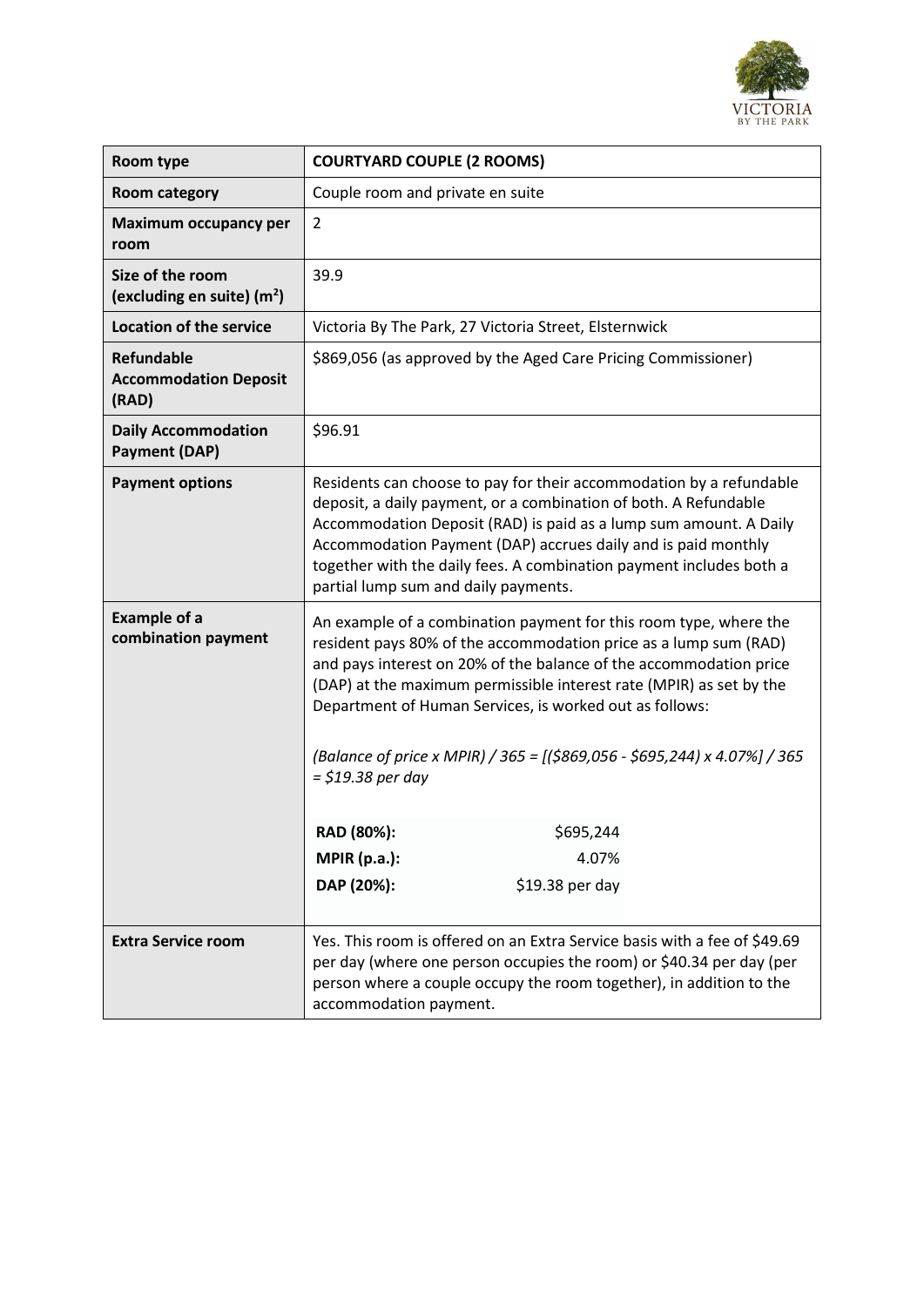

| Room type                                                  | <b>GARDEN SINGLE (1 ROOM)</b>                                                                                                                                                                                                                                                                                                                                                                                                                                                                                                                 |
|------------------------------------------------------------|-----------------------------------------------------------------------------------------------------------------------------------------------------------------------------------------------------------------------------------------------------------------------------------------------------------------------------------------------------------------------------------------------------------------------------------------------------------------------------------------------------------------------------------------------|
| <b>Room category</b>                                       | Single room and private en suite                                                                                                                                                                                                                                                                                                                                                                                                                                                                                                              |
| <b>Maximum occupancy per</b><br>room                       | $\mathbf{1}$                                                                                                                                                                                                                                                                                                                                                                                                                                                                                                                                  |
| Size of the room<br>(excluding en suite) $(m2)$            | 25.5                                                                                                                                                                                                                                                                                                                                                                                                                                                                                                                                          |
| <b>Location of the service</b>                             | Victoria By The Park, 27 Victoria Street, Elsternwick                                                                                                                                                                                                                                                                                                                                                                                                                                                                                         |
| <b>Refundable</b><br><b>Accommodation Deposit</b><br>(RAD) | \$642,488 (as approved by the Aged Care Pricing Commissioner)                                                                                                                                                                                                                                                                                                                                                                                                                                                                                 |
| <b>Daily Accommodation</b><br><b>Payment (DAP)</b>         | \$71.64                                                                                                                                                                                                                                                                                                                                                                                                                                                                                                                                       |
| <b>Payment options</b>                                     | Residents can choose to pay for their accommodation by a refundable<br>deposit, a daily payment, or a combination of both. A Refundable<br>Accommodation Deposit (RAD) is paid as a lump sum amount. A Daily<br>Accommodation Payment (DAP) accrues daily and is paid monthly<br>together with the daily fees. A combination payment includes both a<br>partial lump sum and daily payments.                                                                                                                                                  |
| <b>Example of a combination</b><br>payment                 | An example of a combination payment for this room type, where the<br>resident pays 80% of the accommodation price as a lump sum (RAD)<br>and pays interest on 20% of the balance of the accommodation price<br>(DAP) at the maximum permissible interest rate (MPIR) as set by the<br>Department of Human Services, is worked out as follows:<br>(Balance of price x MPIR) / 365 = [(\$642,488 - \$513,990) x 4.07%] / 365<br>$=$ \$14.33 per day<br>RAD (80%):<br>\$513,990<br><b>MPIR (p.a.):</b><br>4.07%<br>DAP (20%):<br>\$14.33 per day |
|                                                            |                                                                                                                                                                                                                                                                                                                                                                                                                                                                                                                                               |
| <b>Extra Service room</b>                                  | Yes. This room is offered on an Extra Service basis with a fee of \$49.69<br>per day, in addition to the accommodation payment.                                                                                                                                                                                                                                                                                                                                                                                                               |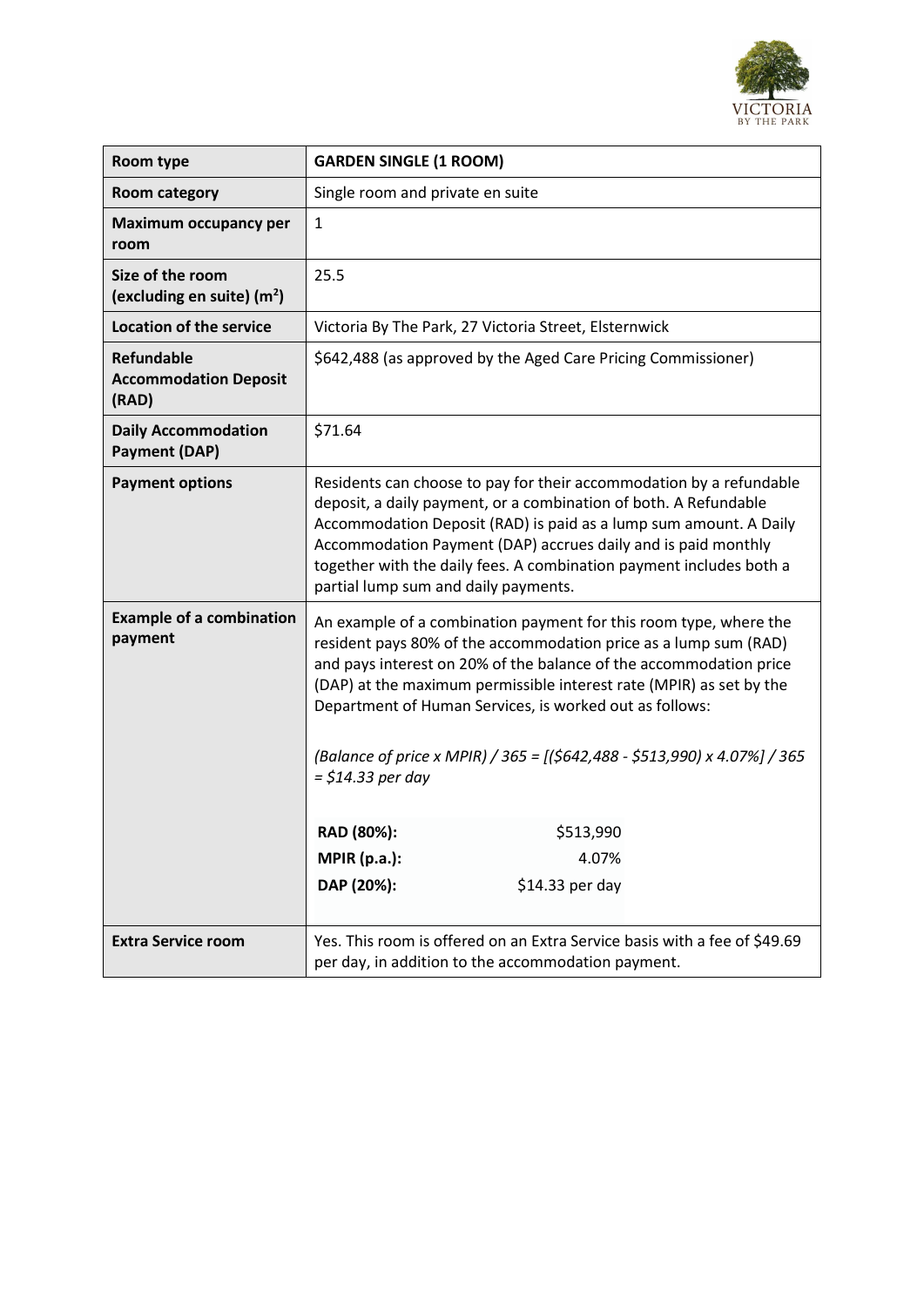

| Room type                                                  | <b>GARDEN COUPLE (1 ROOM)</b>                                                                                                                                                                                                                                                                                                                                                                                                                                                                                |
|------------------------------------------------------------|--------------------------------------------------------------------------------------------------------------------------------------------------------------------------------------------------------------------------------------------------------------------------------------------------------------------------------------------------------------------------------------------------------------------------------------------------------------------------------------------------------------|
| <b>Room category</b>                                       | Couple room and private en suite                                                                                                                                                                                                                                                                                                                                                                                                                                                                             |
| <b>Maximum occupancy per</b><br>room                       | $\overline{2}$                                                                                                                                                                                                                                                                                                                                                                                                                                                                                               |
| Size of the room<br>(excluding en suite) $(m2)$            | 30.7                                                                                                                                                                                                                                                                                                                                                                                                                                                                                                         |
| <b>Location of the service</b>                             | Victoria By The Park, 27 Victoria Street, Elsternwick                                                                                                                                                                                                                                                                                                                                                                                                                                                        |
| <b>Refundable</b><br><b>Accommodation Deposit</b><br>(RAD) | \$718,011 (as approved by the Aged Care Pricing Commissioner)                                                                                                                                                                                                                                                                                                                                                                                                                                                |
| <b>Daily Accommodation</b><br><b>Payment (DAP)</b>         | \$80.06                                                                                                                                                                                                                                                                                                                                                                                                                                                                                                      |
| <b>Payment options</b>                                     | Residents can choose to pay for their accommodation by a refundable<br>deposit, a daily payment, or a combination of both. A Refundable<br>Accommodation Deposit (RAD) is paid as a lump sum amount. A Daily<br>Accommodation Payment (DAP) accrues daily and is paid monthly<br>together with the daily fees. A combination payment includes both a<br>partial lump sum and daily payments.                                                                                                                 |
| <b>Example of a combination</b><br>payment                 | An example of a combination payment for this room type, where the<br>resident pays 80% of the accommodation price as a lump sum (RAD)<br>and pays interest on 20% of the balance of the accommodation price<br>(DAP) at the maximum permissible interest rate (MPIR) as set by the<br>Department of Human Services, is worked out as follows:<br>(Balance of price x MPIR) / 365 = [(\$718,011 - \$574,408) x 4.07%] / 365<br>$=$ \$16.01 per day<br>RAD (80%):<br>\$574,408<br><b>MPIR (p.a.):</b><br>4.07% |
|                                                            | DAP (20%):<br>\$16.01 per day                                                                                                                                                                                                                                                                                                                                                                                                                                                                                |
| <b>Extra Service room</b>                                  | Yes. This room is offered on an Extra Service basis with a fee of \$49.69<br>per day (where one person occupies the room) or \$40.34 per day (per<br>person where a couple occupy the room together), in addition to the<br>accommodation payment.                                                                                                                                                                                                                                                           |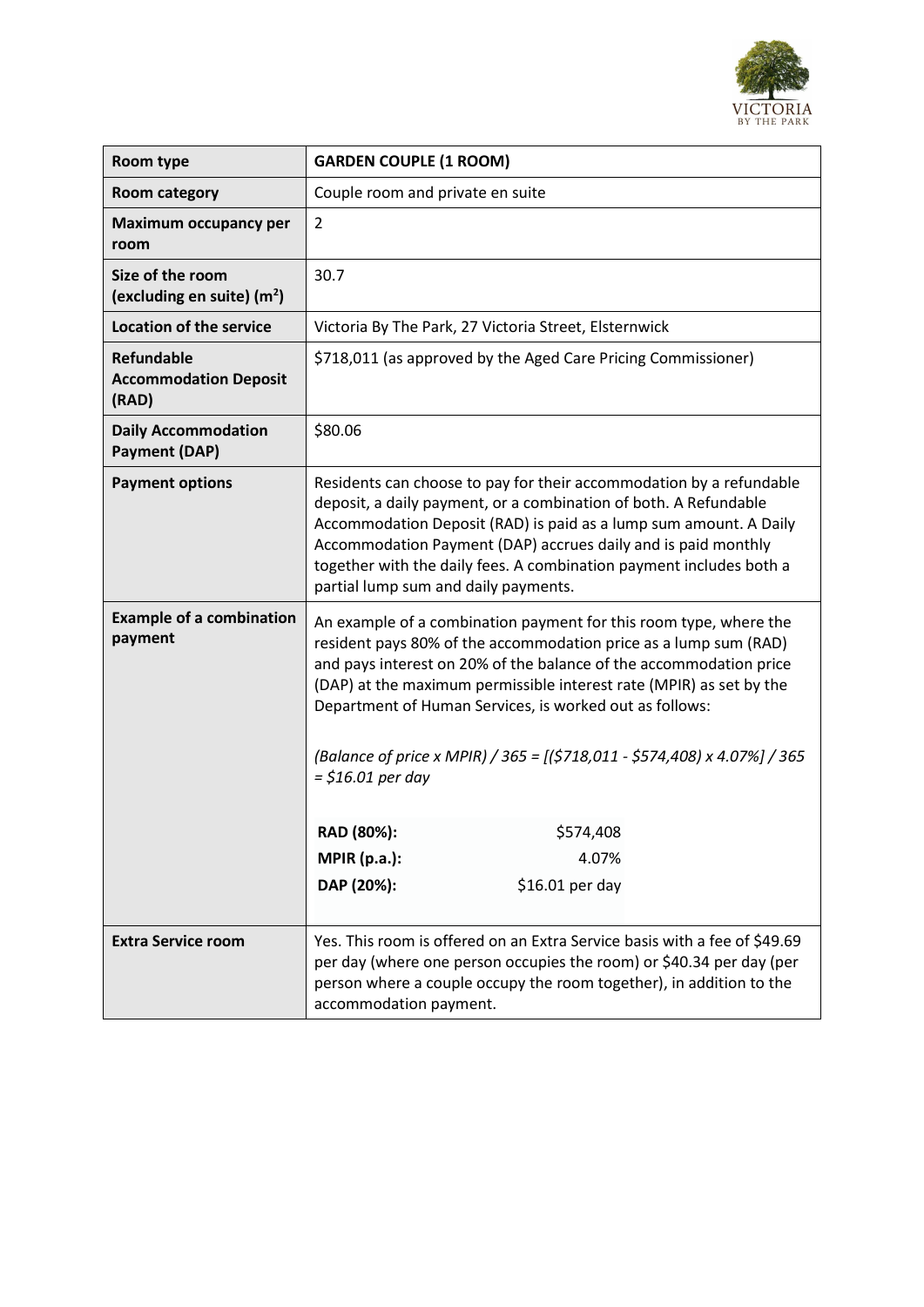

| Room type                                                  | <b>GARDEN COUPLE (2 ROOMS)</b>                                                                                                                                                                                                                                                                                                                                                                                                                                                                              |
|------------------------------------------------------------|-------------------------------------------------------------------------------------------------------------------------------------------------------------------------------------------------------------------------------------------------------------------------------------------------------------------------------------------------------------------------------------------------------------------------------------------------------------------------------------------------------------|
| <b>Room category</b>                                       | Couple room and private en suite                                                                                                                                                                                                                                                                                                                                                                                                                                                                            |
| Maximum occupancy per<br>room                              | $\overline{2}$                                                                                                                                                                                                                                                                                                                                                                                                                                                                                              |
| Size of the room<br>(excluding en suite) $(m2)$            | 36.2                                                                                                                                                                                                                                                                                                                                                                                                                                                                                                        |
| <b>Location of the service</b>                             | Victoria By The Park, 27 Victoria Street, Elsternwick                                                                                                                                                                                                                                                                                                                                                                                                                                                       |
| <b>Refundable</b><br><b>Accommodation Deposit</b><br>(RAD) | \$869,056 (as approved by the Aged Care Pricing Commissioner)                                                                                                                                                                                                                                                                                                                                                                                                                                               |
| <b>Daily Accommodation</b><br><b>Payment (DAP)</b>         | \$96.91                                                                                                                                                                                                                                                                                                                                                                                                                                                                                                     |
| <b>Payment options</b>                                     | Residents can choose to pay for their accommodation by a refundable<br>deposit, a daily payment, or a combination of both. A Refundable<br>Accommodation Deposit (RAD) is paid as a lump sum amount. A Daily<br>Accommodation Payment (DAP) accrues daily and is paid monthly<br>together with the daily fees. A combination payment includes both a<br>partial lump sum and daily payments.                                                                                                                |
| <b>Example of a combination</b><br>payment                 | An example of a combination payment for this room type, where the<br>resident pays 80% of the accommodation price as a lump sum (RAD)<br>and pays interest on 20% of the balance of the accommodation price<br>(DAP) at the maximum permissible interest rate (MPIR) as set by the<br>Department of Human Services, is worked out as follows:<br>(Balance of price x MPIR) / 365 = [(\$869,056- \$695,244) x 4.07%] / 365<br>$=$ \$19.38 per day<br>\$695,244<br>RAD (80%):<br><b>MPIR (p.a.):</b><br>4.07% |
|                                                            | DAP (20%):<br>\$19.38 per day                                                                                                                                                                                                                                                                                                                                                                                                                                                                               |
| <b>Extra Service room</b>                                  | Yes. This room is offered on an Extra Service basis with a fee of \$49.69<br>per day (where one person occupies the room) or \$40.34 per day (per<br>person where a couple occupy the room together), in addition to the<br>accommodation payment.                                                                                                                                                                                                                                                          |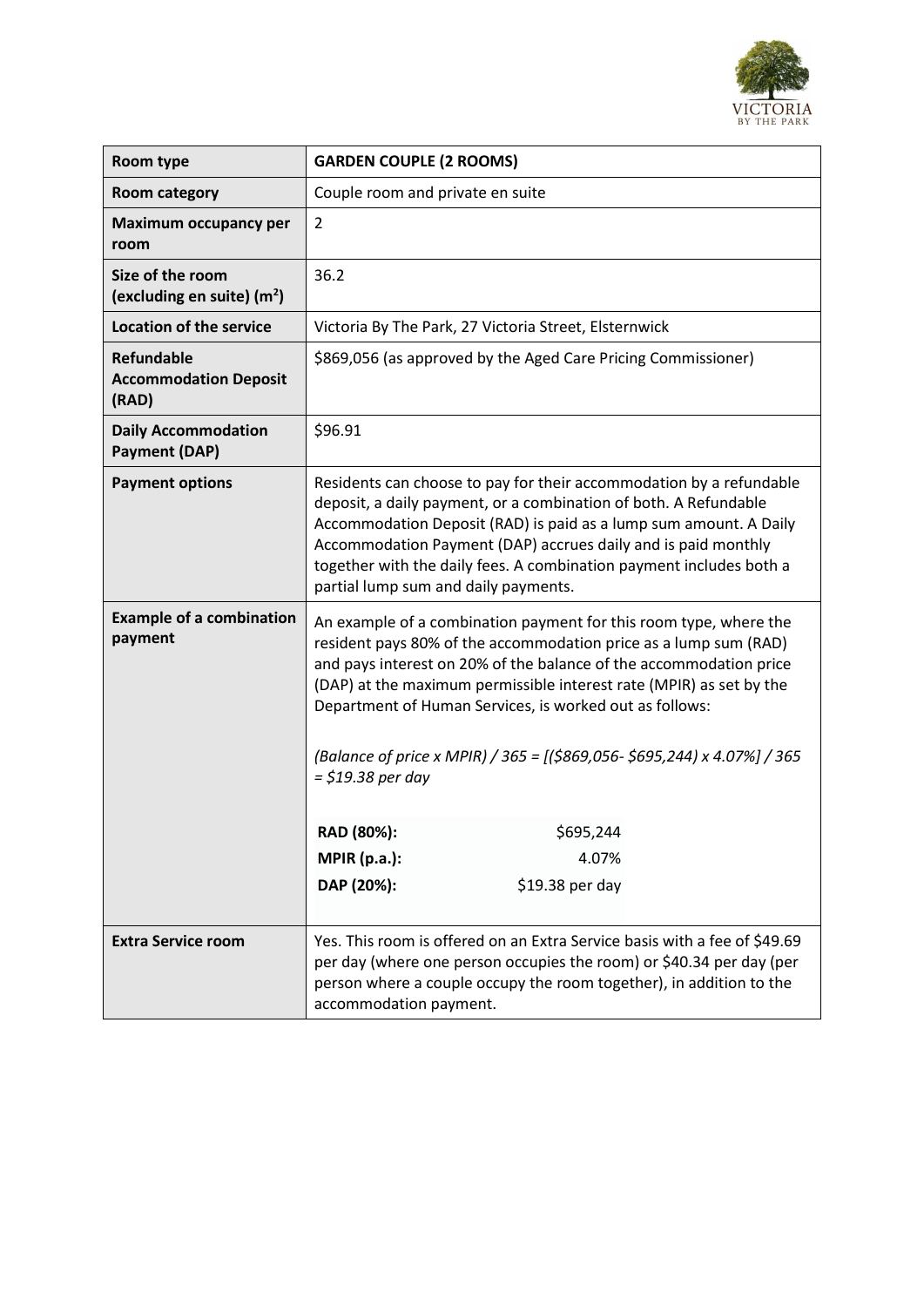

| Room type                                                  | <b>GARDEN COUPLE (3 ROOMS)</b>                                                                                                                                                                                                                                                                                                                                                                                                                                                                                                      |
|------------------------------------------------------------|-------------------------------------------------------------------------------------------------------------------------------------------------------------------------------------------------------------------------------------------------------------------------------------------------------------------------------------------------------------------------------------------------------------------------------------------------------------------------------------------------------------------------------------|
| <b>Room category</b>                                       | Couple room and private en suite                                                                                                                                                                                                                                                                                                                                                                                                                                                                                                    |
| Maximum occupancy per<br>room                              | $\overline{2}$                                                                                                                                                                                                                                                                                                                                                                                                                                                                                                                      |
| Size of the room<br>(excluding en suite) $(m2)$            | 61.3                                                                                                                                                                                                                                                                                                                                                                                                                                                                                                                                |
| <b>Location of the service</b>                             | Victoria By The Park, 27 Victoria Street, Elsternwick                                                                                                                                                                                                                                                                                                                                                                                                                                                                               |
| <b>Refundable</b><br><b>Accommodation Deposit</b><br>(RAD) | \$1,093,434 (as approved by the Aged Care Pricing Commissioner)                                                                                                                                                                                                                                                                                                                                                                                                                                                                     |
| <b>Daily Accommodation</b><br><b>Payment (DAP)</b>         | \$121.93                                                                                                                                                                                                                                                                                                                                                                                                                                                                                                                            |
| <b>Payment options</b>                                     | Residents can choose to pay for their accommodation by a refundable<br>deposit, a daily payment, or a combination of both. A Refundable<br>Accommodation Deposit (RAD) is paid as a lump sum amount. A Daily<br>Accommodation Payment (DAP) accrues daily and is paid monthly<br>together with the daily fees. A combination payment includes both a<br>partial lump sum and daily payments.                                                                                                                                        |
| <b>Example of a combination</b><br>payment                 | An example of a combination payment for this room type, where the<br>resident pays 80% of the accommodation price as a lump sum (RAD)<br>and pays interest on 20% of the balance of the accommodation price<br>(DAP) at the maximum permissible interest rate (MPIR) as set by the<br>Department of Human Services, is worked out as follows:<br>(Balance of price x MPIR) / 365 = $[(\frac{51}{093}, 434 - \frac{5874}{747}) \times 4.07\%]/$<br>$365 = $24.39$ per day<br>RAD (80%):<br>\$874,747<br><b>MPIR (p.a.):</b><br>4.07% |
|                                                            | DAP (20%):<br>\$24.39 per day                                                                                                                                                                                                                                                                                                                                                                                                                                                                                                       |
| <b>Extra Service room</b>                                  | Yes. This room is offered on an Extra Service basis with a fee of \$49.69<br>per day (where one person occupies the room) or \$40.34 per day (per<br>person where a couple occupy the room together), in addition to the<br>accommodation payment.                                                                                                                                                                                                                                                                                  |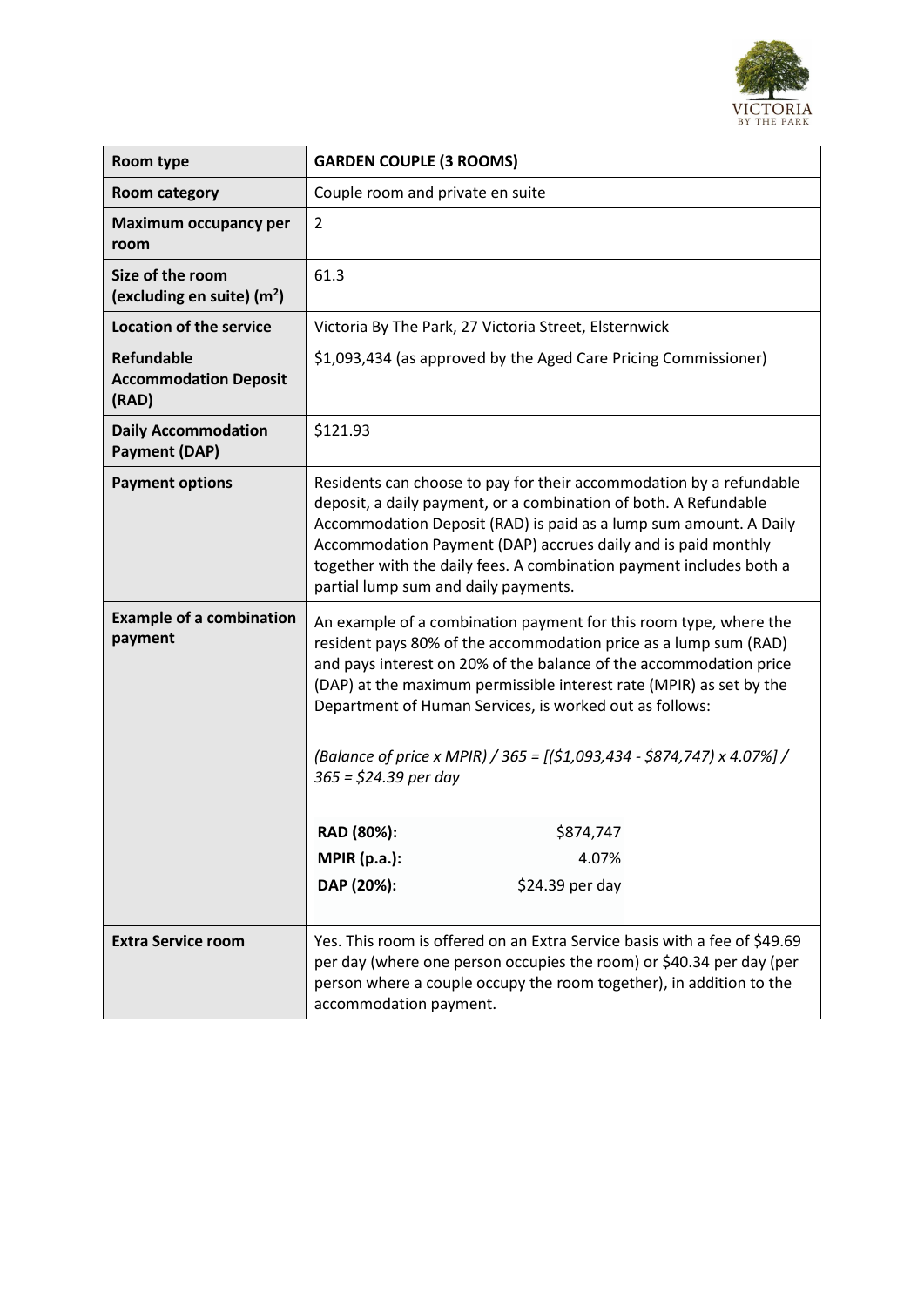

| Room type                                                  | <b>PARKVIEW SINGLE (1 ROOM)</b>                                                                                                                                                                                                                                                                                                                                                                                                                                                                              |
|------------------------------------------------------------|--------------------------------------------------------------------------------------------------------------------------------------------------------------------------------------------------------------------------------------------------------------------------------------------------------------------------------------------------------------------------------------------------------------------------------------------------------------------------------------------------------------|
| <b>Room category</b>                                       | Single room and private en suite                                                                                                                                                                                                                                                                                                                                                                                                                                                                             |
| Maximum occupancy per<br>room                              | $\mathbf{1}$                                                                                                                                                                                                                                                                                                                                                                                                                                                                                                 |
| Size of the room<br>(excluding en suite) $(m2)$            | 27.5                                                                                                                                                                                                                                                                                                                                                                                                                                                                                                         |
| <b>Location of the service</b>                             | Victoria By The Park, 27 Victoria Street, Elsternwick                                                                                                                                                                                                                                                                                                                                                                                                                                                        |
| <b>Refundable</b><br><b>Accommodation Deposit</b><br>(RAD) | \$736,618 (as approved by the Aged Care Pricing Commissioner)                                                                                                                                                                                                                                                                                                                                                                                                                                                |
| <b>Daily Accommodation</b><br><b>Payment (DAP)</b>         | \$82.14                                                                                                                                                                                                                                                                                                                                                                                                                                                                                                      |
| <b>Payment options</b>                                     | Residents can choose to pay for their accommodation by a refundable<br>deposit, a daily payment, or a combination of both. A Refundable<br>Accommodation Deposit (RAD) is paid as a lump sum amount. A Daily<br>Accommodation Payment (DAP) accrues daily and is paid monthly<br>together with the daily fees. A combination payment includes both a<br>partial lump sum and daily payments.                                                                                                                 |
| <b>Example of a combination</b><br>payment                 | An example of a combination payment for this room type, where the<br>resident pays 80% of the accommodation price as a lump sum (RAD)<br>and pays interest on 20% of the balance of the accommodation price<br>(DAP) at the maximum permissible interest rate (MPIR) as set by the<br>Department of Human Services, is worked out as follows:<br>(Balance of price x MPIR) / 365 = [(\$736,618 - \$589,294) x 4.07%] / 365<br>$=$ \$16.43 per day<br>RAD (80%):<br>\$589,294<br><b>MPIR (p.a.):</b><br>4.07% |
|                                                            | DAP (20%):<br>\$16.43 per day                                                                                                                                                                                                                                                                                                                                                                                                                                                                                |
| <b>Extra Service room</b>                                  | Yes. This room is offered on an Extra Service basis with a fee of \$49.69<br>per day, in addition to the accommodation payment.                                                                                                                                                                                                                                                                                                                                                                              |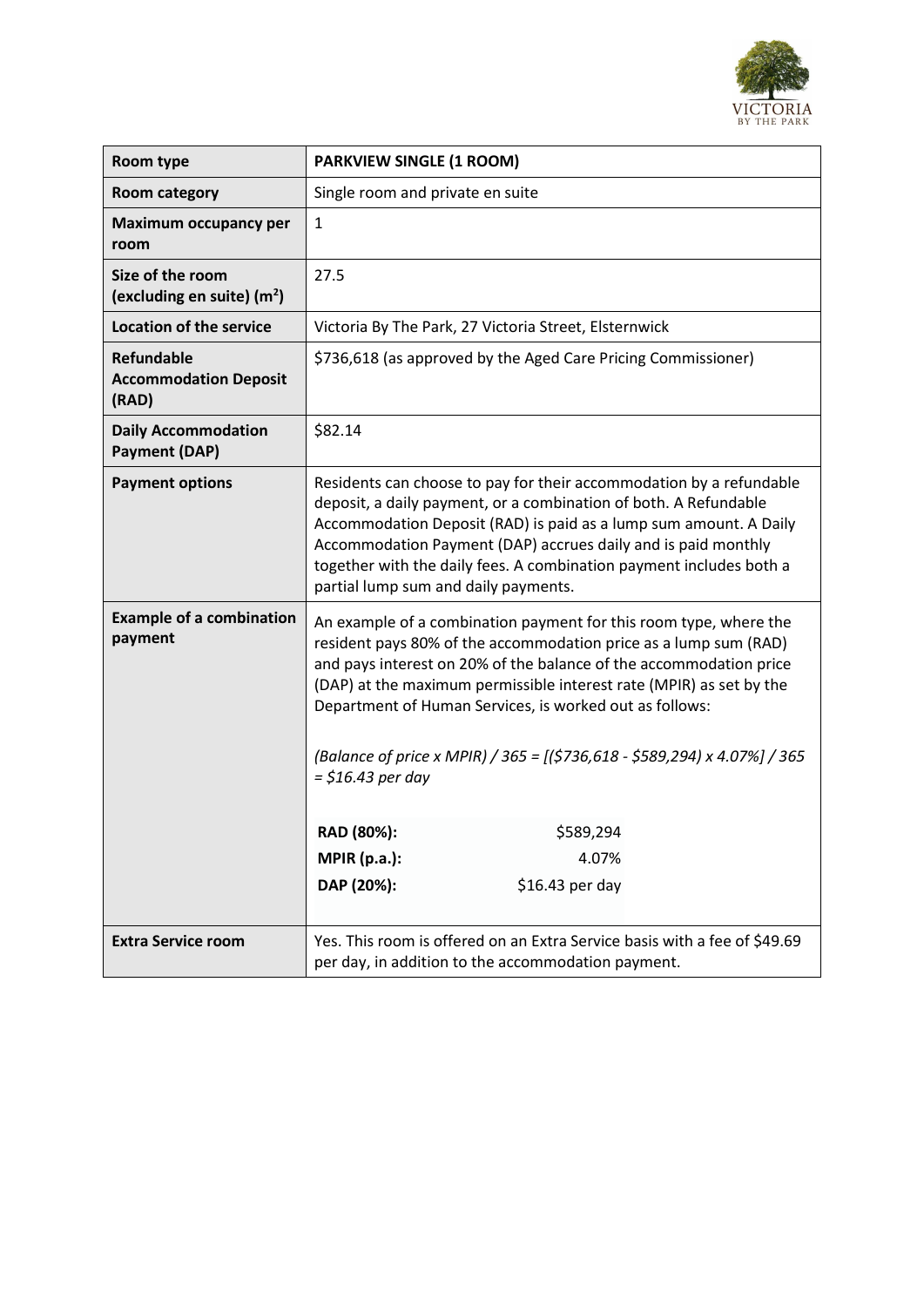

| Room type                                                  | <b>PARKVIEW SINGLE (2 ROOMS)</b>                                                                                                                                                                                                                                                                                                                                                                                                                                                                                                              |
|------------------------------------------------------------|-----------------------------------------------------------------------------------------------------------------------------------------------------------------------------------------------------------------------------------------------------------------------------------------------------------------------------------------------------------------------------------------------------------------------------------------------------------------------------------------------------------------------------------------------|
| <b>Room category</b>                                       | Single room and private en suite                                                                                                                                                                                                                                                                                                                                                                                                                                                                                                              |
| <b>Maximum occupancy per</b><br>room                       | $\mathbf{1}$                                                                                                                                                                                                                                                                                                                                                                                                                                                                                                                                  |
| Size of the room<br>(excluding en suite) $(m2)$            | 40                                                                                                                                                                                                                                                                                                                                                                                                                                                                                                                                            |
| <b>Location of the service</b>                             | Victoria By The Park, 27 Victoria Street, Elsternwick                                                                                                                                                                                                                                                                                                                                                                                                                                                                                         |
| <b>Refundable</b><br><b>Accommodation Deposit</b><br>(RAD) | \$986,095 (as approved by the Aged Care Pricing Commissioner)                                                                                                                                                                                                                                                                                                                                                                                                                                                                                 |
| <b>Daily Accommodation</b><br><b>Payment (DAP)</b>         | \$109.96                                                                                                                                                                                                                                                                                                                                                                                                                                                                                                                                      |
| <b>Payment options</b>                                     | Residents can choose to pay for their accommodation by a refundable<br>deposit, a daily payment, or a combination of both. A Refundable<br>Accommodation Deposit (RAD) is paid as a lump sum amount. A Daily<br>Accommodation Payment (DAP) accrues daily and is paid monthly<br>together with the daily fees. A combination payment includes both a<br>partial lump sum and daily payments.                                                                                                                                                  |
| <b>Example of a combination</b><br>payment                 | An example of a combination payment for this room type, where the<br>resident pays 80% of the accommodation price as a lump sum (RAD)<br>and pays interest on 20% of the balance of the accommodation price<br>(DAP) at the maximum permissible interest rate (MPIR) as set by the<br>Department of Human Services, is worked out as follows:<br>(Balance of price x MPIR) / 365 = [(\$986,095 - \$788,876) x 4.07%] / 365<br>$=$ \$21.99 per day<br>RAD (80%):<br>\$788,876<br><b>MPIR (p.a.):</b><br>4.07%<br>DAP (20%):<br>\$21.99 per day |
| <b>Extra Service room</b>                                  |                                                                                                                                                                                                                                                                                                                                                                                                                                                                                                                                               |
|                                                            | Yes. This room is offered on an Extra Service basis with a fee of \$49.69<br>per day, in addition to the accommodation payment.                                                                                                                                                                                                                                                                                                                                                                                                               |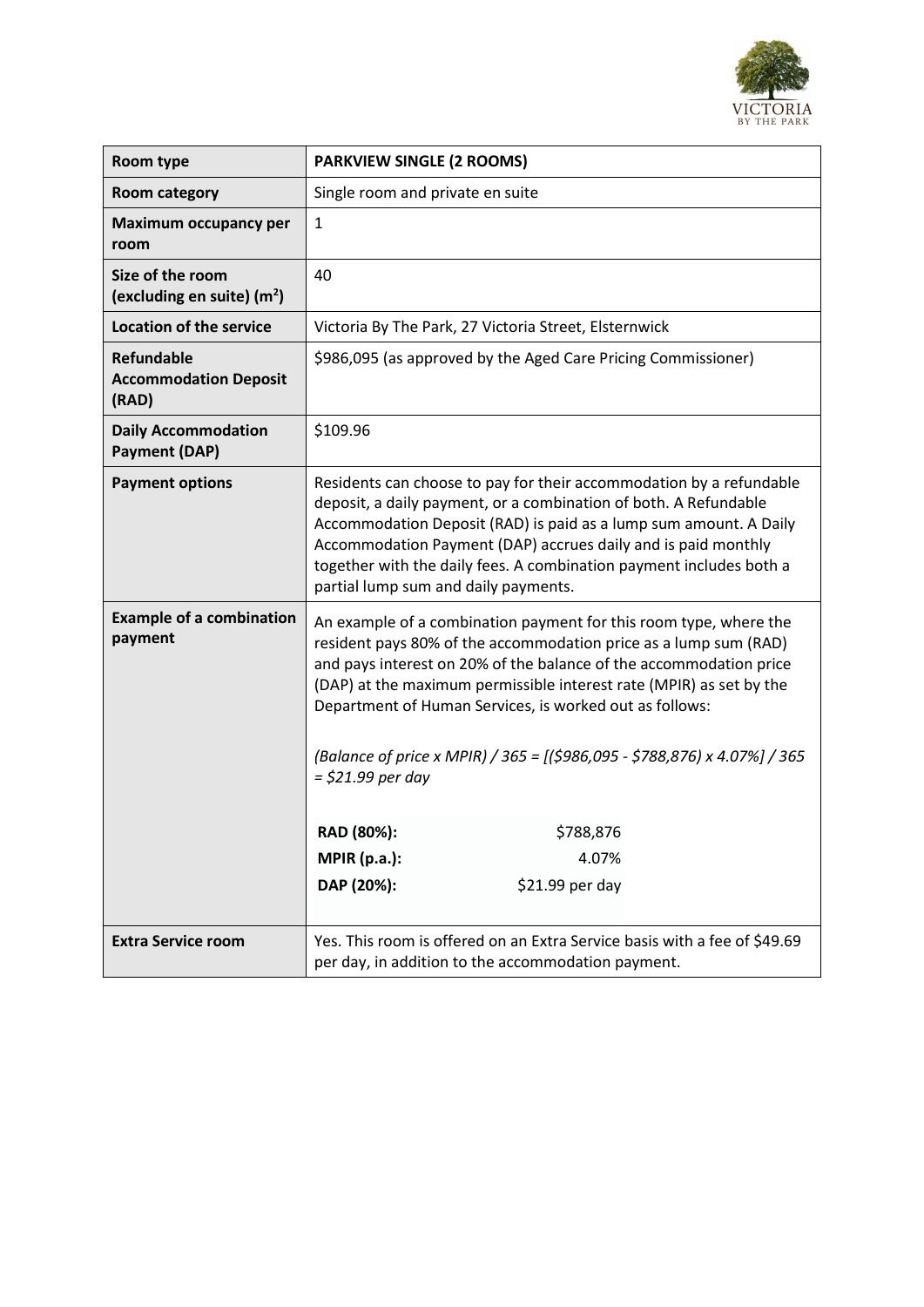

| Room type                                                  | <b>PARKVIEW COUPLE (1 ROOM)</b>                                                                                                                                                                                                                                                                                                                                                                                                                                              |
|------------------------------------------------------------|------------------------------------------------------------------------------------------------------------------------------------------------------------------------------------------------------------------------------------------------------------------------------------------------------------------------------------------------------------------------------------------------------------------------------------------------------------------------------|
| <b>Room category</b>                                       | Couple room and private en suite                                                                                                                                                                                                                                                                                                                                                                                                                                             |
| Maximum occupancy per<br>room                              | $\overline{2}$                                                                                                                                                                                                                                                                                                                                                                                                                                                               |
| Size of the room<br>(excluding en suite) $(m2)$            | 47.6                                                                                                                                                                                                                                                                                                                                                                                                                                                                         |
| <b>Location of the service</b>                             | Victoria By The Park, 27 Victoria Street, Elsternwick                                                                                                                                                                                                                                                                                                                                                                                                                        |
| <b>Refundable</b><br><b>Accommodation Deposit</b><br>(RAD) | \$755,225 (as approved by the Aged Care Pricing Commissioner)                                                                                                                                                                                                                                                                                                                                                                                                                |
| <b>Daily Accommodation</b><br><b>Payment (DAP)</b>         | \$84.21                                                                                                                                                                                                                                                                                                                                                                                                                                                                      |
| <b>Payment options</b>                                     | Residents can choose to pay for their accommodation by a refundable<br>deposit, a daily payment, or a combination of both. A Refundable<br>Accommodation Deposit (RAD) is paid as a lump sum amount. A Daily<br>Accommodation Payment (DAP) accrues daily and is paid monthly<br>together with the daily fees. A combination payment includes both a<br>partial lump sum and daily payments.                                                                                 |
| <b>Example of a combination</b><br>payment                 | An example of a combination payment for this room type, where the<br>resident pays 80% of the accommodation price as a lump sum (RAD)<br>and pays interest on 20% of the balance of the accommodation price<br>(DAP) at the maximum permissible interest rate (MPIR) as set by the<br>Department of Human Services, is worked out as follows:<br>(Balance of price x MPIR) / 365 = [(\$755,225 - \$604,180) x 4.07%] / 365<br>$=$ \$16.84 per day<br>\$604,180<br>RAD (80%): |
|                                                            | <b>MPIR (p.a.):</b><br>4.07%                                                                                                                                                                                                                                                                                                                                                                                                                                                 |
|                                                            | DAP (20%):<br>\$16.84 per day                                                                                                                                                                                                                                                                                                                                                                                                                                                |
| <b>Extra Service room</b>                                  | Yes. This room is offered on an Extra Service basis with a fee of \$49.69<br>per day (where one person occupies the room) or \$40.34 per day (per<br>person where a couple occupy the room together), in addition to the<br>accommodation payment.                                                                                                                                                                                                                           |